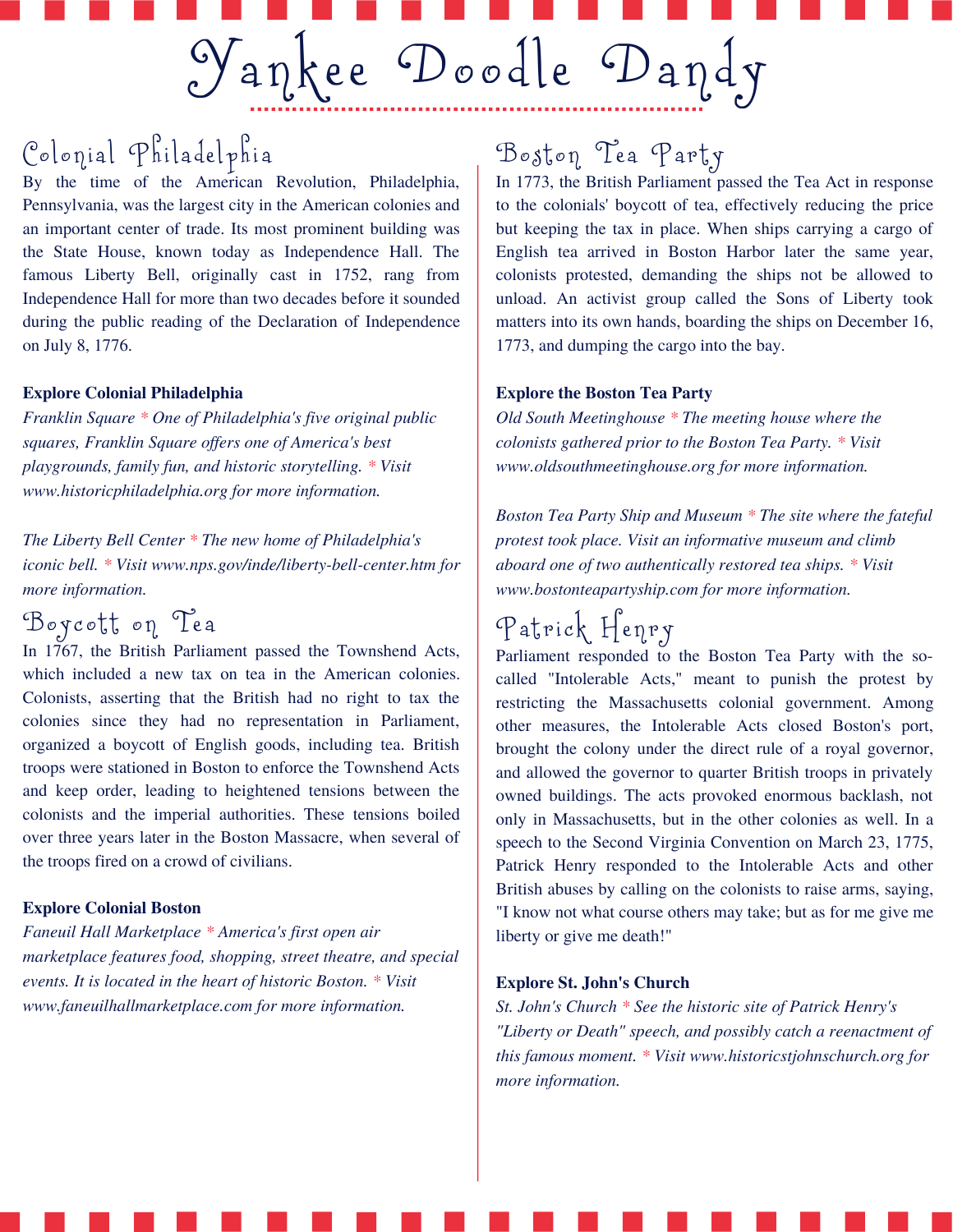Vankee Doodle Dandy

## Paul Revere

In April of 1775 the Patriots got word that the British forces in Boston might attempt to confiscate the local militia's supply of weapons stored in nearby Concord, Massachusetts. Late on the night of April 18, 1775, the Patriots learned British troops were preparing to march out of the city. According to a prearranged signal, the colonists hung two lanterns in the steeple of the North Church, indicating the British would cross the Charles River by boat rather than march around Boston Neck by land. Paul Revere, a member of the Sons of Liberty, set out from the city on horseback, alerting every home on the way to Lexington that "the British were coming!"

### **Explore Paul Revere's Midnight Ride**

*Old North Church \* Located in Boston's North End neighborhood, Old North Church is where Paul Revere received word of the British advance via lanterns displayed in the steeple. \* Visit www.oldnorth.com for more information.*

*Paul Revere House \* Not far from Old North Church is the preserved home of early America's most famous horseman, Paul Revere. \* Visit www.paulreverehouse.org for more information.*

## Battle of Lexington and Concord

The British troops marched from Boston toward Concord, where they suspected Patriot militias had stashed weapons. When they reached the town of Lexington, a skirmish broke out between the British troops and assembled local militia members, killing eight of the Patriots. The British continued to Concord, where they encountered more than four hundred Minutemen near the North Bridge. At some point during the standoff that ensued, historians believe a British regular fired a shot. The American Patriots responded with "the shot heard 'round the world" and sparked a battle that began the American Revolution.

### **Explore the Battles of Lexington and Concord**

*Minute Man Visitor Center \* Experience the multimedia presentation "The Road to Revolution" to learn about the events which led to the outbreak of America's War for Independence.\* Visit https://www.nps.gov/mima/planyourvisit /minute-man-visitor-center.htm for more information.*

*North Bridge Visitor Center \* After following the "Battle Road" from Lexington, see the site of the "shot heard 'round the world." \* Visit https://www.nps.gov/mima/planyourvisit /north-bridge-visitor-center.htm for more information.*

## Abigail Adams

Abigail Adams was one of the most influential women involved with the American founding. She and her husband, John Adams (a leading Patriot from Massachusetts), exchanged hundreds of letters during the American Revolution. When John was a delegate to the Continental Congresses, Abigail wrote frequently to advise him. As the delegates drafted the Declaration of Independence, she counseled him to make sure the new government would be "more generous and favorable" to the ladies than the last.

### **Explore the Home of John and Abigail Adams**

*Adams National Historical Park \* Tour the Quincy, Massachusetts, home of John and Abigail Adams. \* Visit www.nps.gov/adam/index.htm for more information.*

## Declaration of Independence

On July 4, 1776, the Second Continental Congress met in Independence Hall in Philadelphia to sign the Declaration of Independence, formally separating the colonies from Great Britain. The Declaration listed the colonies' reasons for breaking with the King, and more importantly, expressed the principles on which the United States of America would be founded: "that all men are created equal, that they are endowed by their Creator with certain unalienable Rights, that among these are Life, Liberty and the pursuit of Happiness."

### **Explore the Signing of the Declaration of Independence**

*Independence Visitor Center \* The best starting point for touring Independence Hall, the Liberty Bell, and the other sites of Independence Mall. \* Visit www.phlvisitorcenter.com for more information.*

*National Archives \* See the real Declaration of Independence. \* Visit www.archives.gov for more information.*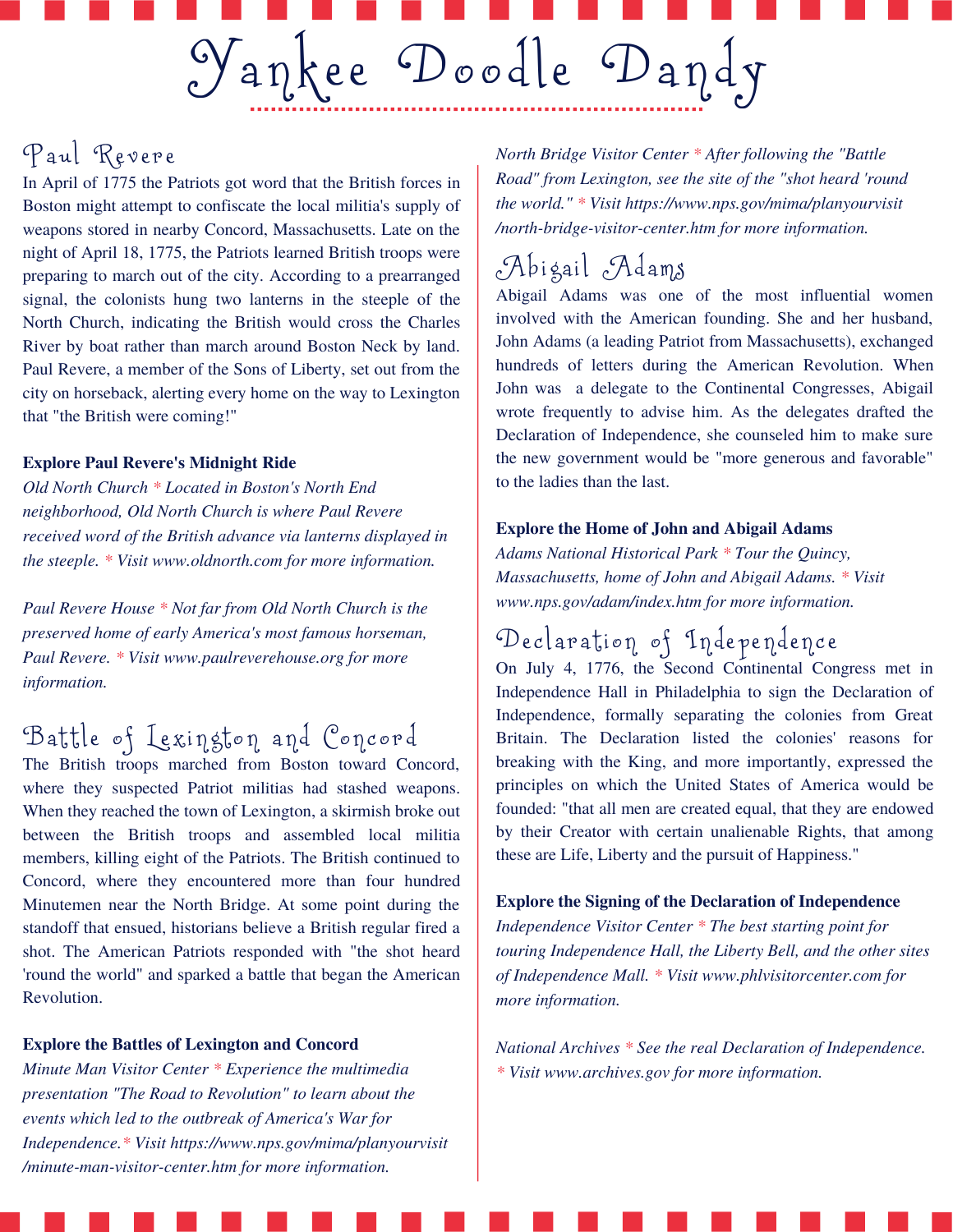Vankee Doodle Dandy

### Betsy Ross

Legend has it that in 1776, General George Washington visited Philadelphia seamstress Betsy Ross in her upholstery shop. There, he asked her to sew the first American flag, showing her his sketch of thirteen stars arranged in a circle alongside thirteen red and white stripes. Although no one knows for sure if the story is true, records show that Betsy was paid for making flags just a few weeks before the Congress made this now famous design the official banner of the United States of America.

### **Explore the Home of Betsy Ross**

*Betsy Ross House \* Learn about life in colonial times at the home of seamstress Betsy Ross, near the heart of historic Philadelphia. \* Visit www.historicphiladelphia.org for more information.*

Valley Forge

In December 1777, General Washington took his army to Valley Forge for the winter encampment. The soldiers were hungry and exhausted when they arrived. Most did not have shoes. They had few supplies to build shelters. Disease was rampant. For the Continental Army, it was one of the bleakest moments of the war. Despite these enormous challenges, however, the soldiers spent hours during the winter at Valley Forge practicing drills under the command of Baron von Steuben, a Prussian military officer introduced by Benjamin Franklin to aid Washington in training the Army.

### **Explore Valley Forge**

*Valley Forge National Historical Park \* See the place where the Continental Army camped in 1777 for the bleakest winter of the war. \* Visit www.nps.gov/vafo/index.htm for more information.*

Molly Pitcher

The lore of the American Revolution includes the story of "Molly Pitcher," whose function with the Army included carrying water to the troops. When Molly's husband was wounded in battle, she is said to have taken his place, helping to fire the artillery. The real "Molly Pitcher" is thought to have been Mary Hays of Pennsylvania, whose husband, William Hays, was injured in the Battle of Monmouth. Molly Hays had joined her husband during the winter at Valley Forge and later followed him into combat, assisting the troops.

### **Explore the Battle of Monmouth**

*Monmouth Battlefield State Park \* See where the legendary Molly Pitcher is said to have made her heroic stand during one of the Revolutionary War's largest battles. \* Visit www. state.nj.us/dep/parksandforests/parks/monbat.html for more information.*

## $y_{\text{or}}$  k town

In the autumn of 1781, the war at last reached its decisive moment in Yorktown, Virginia. There, General Washington and Rochambeau, the commander of the French forces, converged on the British Army. Around the same time, the French naval fleet arrived to prevent the British from retreating by sea. After one final battle, General Cornwallis conceded defeat. He surrendered on October 19, 1781.

### **Explore the Battle of Yorktown**

*Yorktown Victory Center \* Located in Virginia's Historic Triangle, Yorktown is where the United States finally won its independence. \* Visit www.historyisfun.org for more information.*

## Treaty of Paris

On September 3, 1783, the United States and Great Britain signed the Treaty of Paris, officially ending the American Revolution. In Paris, France, John Adams, Benjamin Franklin, and John Jay represented the United States at the negotiations with representatives of the King. By signing the Treaty, Britain formally recognized the United States as a free and independent country and ceded enormous territory in the west to the new nation.

#### **Explore the Maryland State House**

*Maryland State House \* Visit the place where the Treaty of Paris was ratified in the United States, of icially ending the Revolutionary War. The Maryland State House is also where General Washington resigned his commission as Commander in Chief of the Continental Army. \* Visit www.visit annapolis.org for more information.*